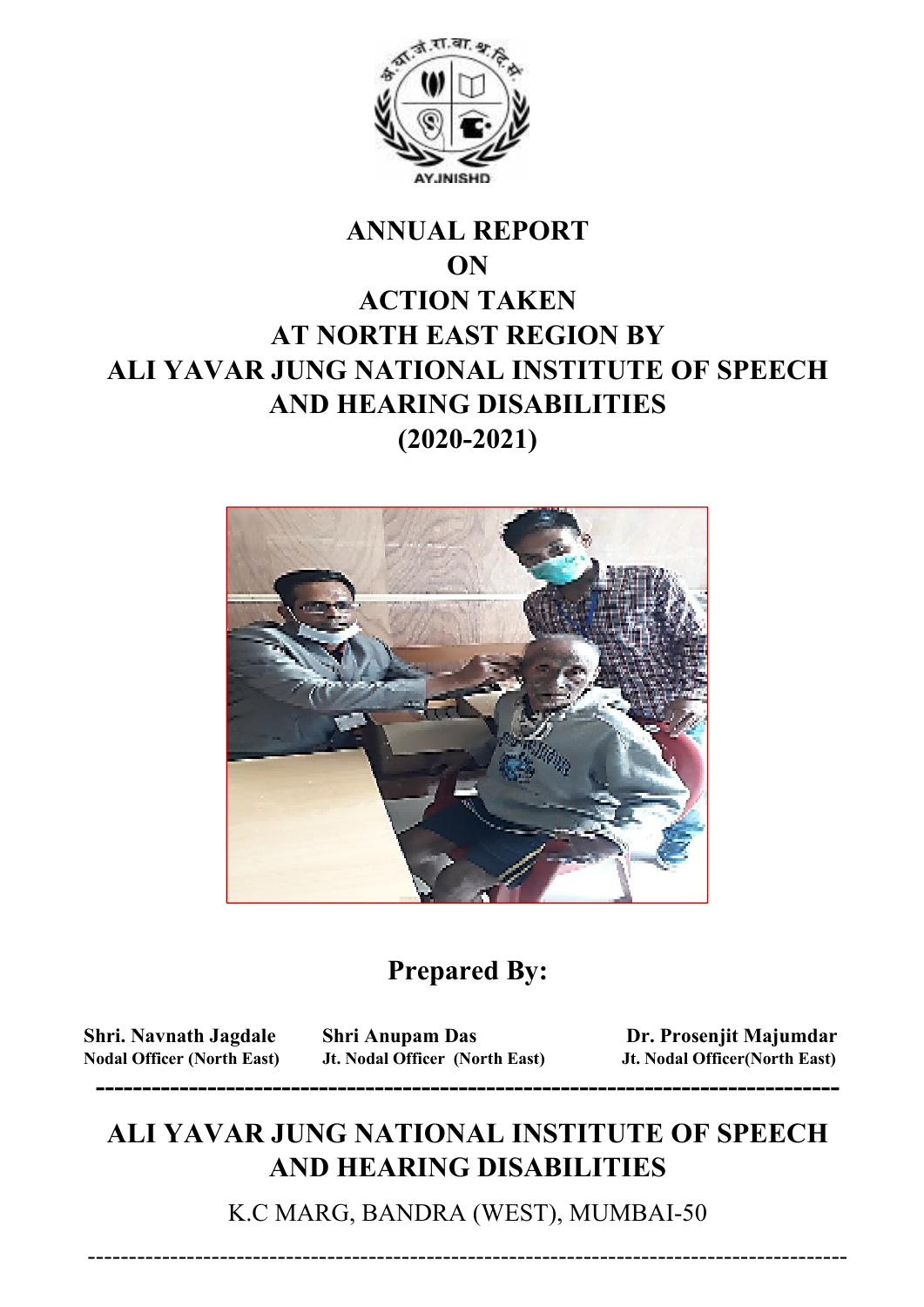#### **HIGHLIGHTS**

- $\triangleright$  In spite of Covid 19 the Diagnostic and Fitment camp organized in all states except Sikkim & Mizoram during the current reporting year.
- First time Diagnostic and Fitment camp was organized in Mon District of Nagaland located in the Boarder area of Indo-Myanmar and extreme Northern part of North East
- $\triangleright$  First time Disability Certificate were issued and Hearing Aids were fitted in Mon District, Nagaland
- $\triangleright$  All the beneficiaries fitted with hearing aids in Mon District belong to Konyak Tribe, largest tribe in terms of population in Nagaland.
- $\geq$  426 beneficiaries belong to ST were fitted with hearing aids.
- $\triangleright$  First time the World Hearing day was celebrated on 3<sup>rd</sup> March 2021 in District Hospital, Mon, Nagaland where the people were oriented on Prevention, identification and Management of hearing disabilities. Working Lunch was also distributed during the programme.
- $\triangleright$  The orientation programme was organized for the special educators (representatives of all North Eastern States) on how to use the DHAVNI KITS (Educational kits) which was provided in the last financial year.
- It has been finalized to develop digital class room in all the North Eastern State except Arunachal Pradesh as no recommendation has been received from Arunachal Pradesh.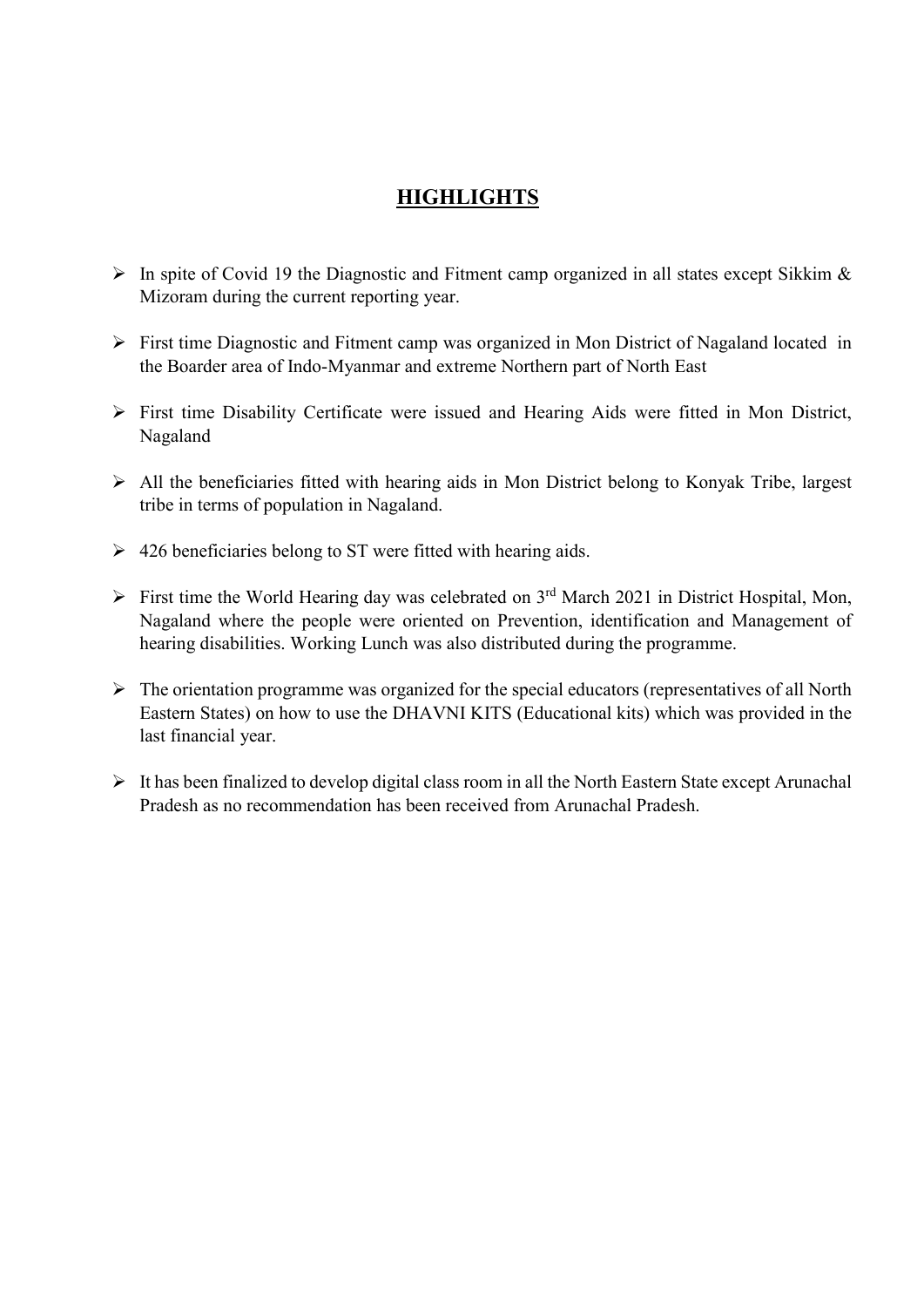# **AT A GLANCE: CAMP DETAILS**

| SL               | <b>NAME OF</b>          | <b>DATE</b>                       | NO. OF             | NO. OF             | NO. OF                        | DISTRIBUTION OF ADIP      |                 |                  |                  |
|------------------|-------------------------|-----------------------------------|--------------------|--------------------|-------------------------------|---------------------------|-----------------|------------------|------------------|
| NO               | <b>THE</b>              |                                   | <b>BENEFI</b>      | <b>ADIP</b>        | <b>HEARIN</b>                 | BENEFICIARIES AS PER CAST |                 |                  |                  |
|                  | <b>PLACE</b>            |                                   | <b>CIARIE</b><br>S | <b>BENEFI</b>      | <b>G</b> AIDS                 | ${\rm SC}$                | <b>ST</b>       | <b>OBC</b>       | <b>GEN</b>       |
|                  |                         |                                   | <b>DIAGO</b>       | <b>CIARIE</b><br>S | <b>DISTRI</b><br><b>BUTED</b> |                           |                 |                  |                  |
|                  |                         |                                   | <b>NOSED</b>       | <b>FITTED</b>      |                               |                           |                 |                  |                  |
|                  |                         |                                   |                    | <b>WITH</b>        |                               |                           |                 |                  |                  |
|                  |                         |                                   |                    | <b>HEARIN</b>      |                               |                           |                 |                  |                  |
|                  |                         |                                   |                    | <b>G</b> AIDS      |                               |                           |                 |                  |                  |
|                  |                         |                                   |                    |                    |                               |                           |                 |                  |                  |
| 1.               | Shillong,               | $21st$ & $22nd$                   | 78                 | 78                 | 122                           | $00\,$                    | $\overline{71}$ | $\overline{03}$  | $\overline{04}$  |
|                  | Meghalaya               | January 2021                      |                    |                    |                               |                           |                 |                  |                  |
| $\overline{2}$ . | Imphal,                 | $15^{th}$ , $16^{th}$ &           | 1400               | $\mathbf{0}$       | $\boldsymbol{0}$              | $\boldsymbol{0}$          | $\mathbf{0}$    | $\boldsymbol{0}$ | $\boldsymbol{0}$ |
|                  | Manipur                 | 18 <sup>th</sup> February         |                    |                    |                               |                           |                 |                  |                  |
|                  |                         | 2021                              |                    |                    |                               |                           |                 |                  |                  |
| 3.               | Mon,                    | $2nd$ , $3rd$ & 4 <sup>th</sup>   | 250                | 124                | 145                           | 00                        | 124             | 00               | 00               |
|                  | Nagaland                | March 2021                        |                    |                    |                               |                           |                 |                  |                  |
|                  |                         |                                   |                    |                    |                               |                           |                 |                  |                  |
| 4.               | Dharmnag<br>ar, Tripura | 7 <sup>th</sup> March 2021        | $\overline{91}$    | $\overline{62}$    | 85                            | $\overline{20}$           | $\overline{00}$ | $\overline{18}$  | $\overline{24}$  |
|                  |                         |                                   |                    |                    |                               |                           |                 |                  |                  |
| 5.               | Silchar,                | 9 <sup>th</sup> March 2021        | $\overline{59}$    | 12                 | 22                            | $00\,$                    | 02              | 01               | $\overline{09}$  |
|                  | Assam                   |                                   |                    |                    |                               |                           |                 |                  |                  |
| 6.               | Agartala,               | $13^{th}$ & $14^{th}$             | $\overline{73}$    | $\overline{73}$    | $\overline{127}$              | $\overline{14}$           | $\overline{18}$ | $\overline{16}$  | $\overline{25}$  |
|                  | Tripura                 | March 2021                        |                    |                    |                               |                           |                 |                  |                  |
|                  |                         |                                   |                    |                    |                               |                           |                 |                  |                  |
| 7.               | Namshai,                | $17^{th}$ & $18^{th}$             | 149                | 146                | 177                           | 06                        | 71              | 30               | $\overline{39}$  |
|                  | Arunachal<br>Pradesh    | March 2021                        |                    |                    |                               |                           |                 |                  |                  |
|                  |                         |                                   |                    |                    |                               |                           |                 |                  |                  |
| 8.               | Tura,                   | $22^{\text{nd}} & 23^{\text{rd}}$ | 142                | 121                | 189                           | $00\,$                    | 110             | 01               | $\overline{10}$  |
|                  | Meghalaya               | March 2021                        |                    |                    |                               |                           |                 |                  |                  |
| 9.               | Imphal,                 | $24^{th}$ & $25^{th}$             | $\overline{314}$   | 172                | $\overline{250}$              | $\overline{08}$           | $\overline{25}$ | $\overline{37}$  | 102              |
|                  | Manipur                 | March 2021                        |                    |                    |                               |                           |                 |                  |                  |
|                  |                         |                                   |                    |                    |                               |                           |                 |                  |                  |
| 10.              | Moirang,                | 26 <sup>th</sup> March            | 55                 | 47                 | 50                            | 28                        | 06              | 08               | 05               |
|                  | Manipur                 | 2021                              |                    |                    |                               |                           |                 |                  |                  |
|                  |                         |                                   |                    |                    |                               |                           |                 |                  |                  |
|                  | Grand                   |                                   | 2611               | 835                | 1167                          | 76                        | 427             | 114              | 179              |
|                  | <b>Total</b>            |                                   |                    |                    |                               |                           |                 |                  |                  |
|                  |                         |                                   |                    |                    |                               |                           |                 |                  |                  |
|                  |                         |                                   |                    |                    |                               |                           |                 |                  |                  |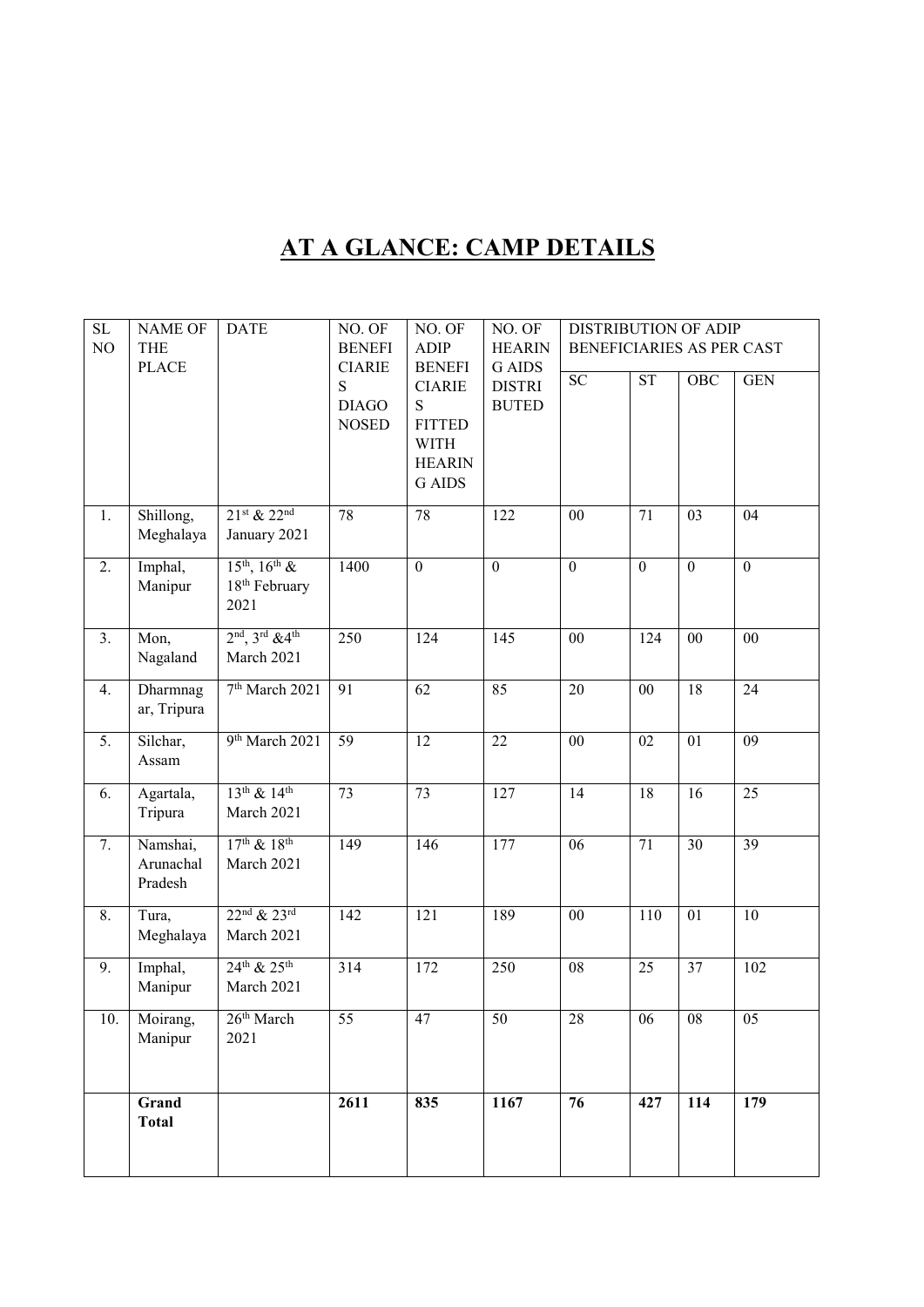#### **AT A GLANCE: DETAILS OF SENSITIZATION PROGRAMME**

| $\rm SL$ | <b>NAME OF</b>                   | <b>DATE</b>                    | <b>COLLABORATIVE</b>                              | NO. OF                          | <b>REMARKS</b>                                          |
|----------|----------------------------------|--------------------------------|---------------------------------------------------|---------------------------------|---------------------------------------------------------|
| $\rm NO$ | THE PLACE                        |                                | <b>ORGANIZATION</b>                               | <b>BENEFICI</b><br><b>ARIES</b> | <b>Chief Guest</b>                                      |
| 1.       | Karimgani,<br>Assam              | 6 <sup>th</sup> March<br>2021  | Saksham, Assam                                    | 63                              | Principal, Govt. College,<br>Karimganj, Assam           |
| 2.       | Dharmnagar,<br>Tripura           | 8 <sup>th</sup> March<br>2021  | Saksham, Assam                                    | 68                              | Deputy Speaker, Govt. of Tripura                        |
| 3.       | Kailasahar,<br>Tripura           | 7 <sup>th</sup> March<br>2021  | Ashabori, Agartala,<br>Tripura                    | 64                              | President, Science Forum                                |
| 4.       | Namshai,<br>Arunachal<br>Pradesh | 16 <sup>th</sup> March<br>2021 | Arunachal University<br>of Studies, Namsai,<br>AP | 118                             | Deputy Commissioner, Namshai,<br>Arunachal Pradesh      |
| 5.       | Imphal,<br>Manipur               | 24 <sup>th</sup> March<br>2021 | Spastic Society of<br>Manipur, Imphal             | 60                              | State Commissioner of Disabilities,<br>Govt. of Manipur |
|          | <b>Grand Total</b>               |                                |                                                   | 373                             |                                                         |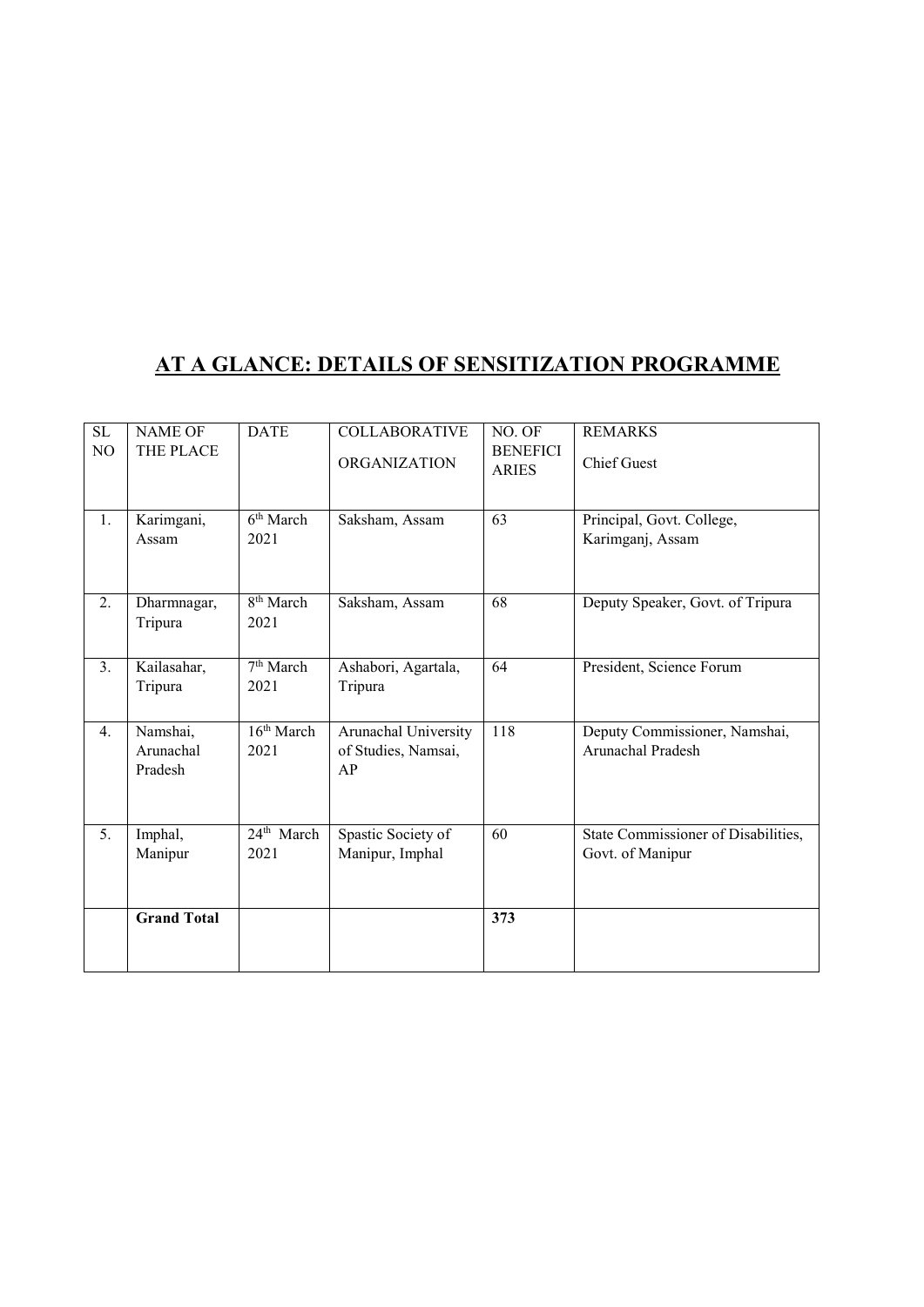#### **1. VIRTUAL ORIENTATION TRAINING** ON "**USE OF DHVANI KIT –I**"

Virtual Orientation Training on "Use of Dhvani Kit –I" for 7 North Eastern States namely Assam, Manipur, Meghalaya, Mizoram, Tripura, Nagaland and Sikkim. AYJNISHD (D), Mumbai in collaboration with Balvidyalya Trust, Chennai organized the 5 days training from 19<sup>th</sup> to 23<sup>rd</sup> Oct.2020. Total 25 Special Educators from recommended organizations of 7 states attended the training.

Dr. Suni Mathew, Director, AYJNISHD, Mumbai delivered the inaugural speech and given guidelines, wish to training. Dr. Meera, Principal, Balvidalaya Trust, Chennai was the Host of the program.



#### **2. NATIONAL LEVEL WEBINAR ON "COCHLEAR IMPLANTATION AND POST REHABILITATION SERVICES**

Ali Yavar Jung National Institute of Speech and Hearing Disabilities (Divyangjan) in collaboration with Spastic Society, Manipur and Office of the Commissioner for Persons with Disabilities, Govt. of Manipur Conducted National Level Webinar on "Cochlear Implantation and Post Rehabilitation Services" on 17<sup>th</sup> December, 2020, at 10 am

Dr. Suni Mathew, Director, AYJNISHDD, Mumbai gave welcome speech. The session was inaugurated by Shri.Th.Dilip Kumar Singh, State Commissioner of Persons with Disabilities, Govt. of Manipur. Smt. Shakuntala Doley Gamlin, IAS, Secretary, Dept. Of Empowerment of Persons with Disabilities, (Divyangjan) Govt. of India was the Chief Guest for the event but she couldn't make to the webinar because of the administrative work. Dr. Prosenjit Majumdar proposed the vote of thanks at the end of inaugural programme.

There were seven speakers/resource persons for the webinar. They spoke on different topics related to Cochlear Implantation and rehabilitation services.

Shri Suman Kumar, Assistant Director, AYJNISHD, RC, Noida spoke on Hearing Screening in Children

Dr. Aparna Nandurkar, Faculty, Dept. of Audiology, AYJNISHD, Mumbai spoke on ADIP CI scheme and its guidelines.

Dr. Milind Navalakhe, ENT Surgeon & Professor, K.E.M. Hospital, Mumbai gave a talk on Pre-surgical and Surgical considerations in Cochlear Implantation.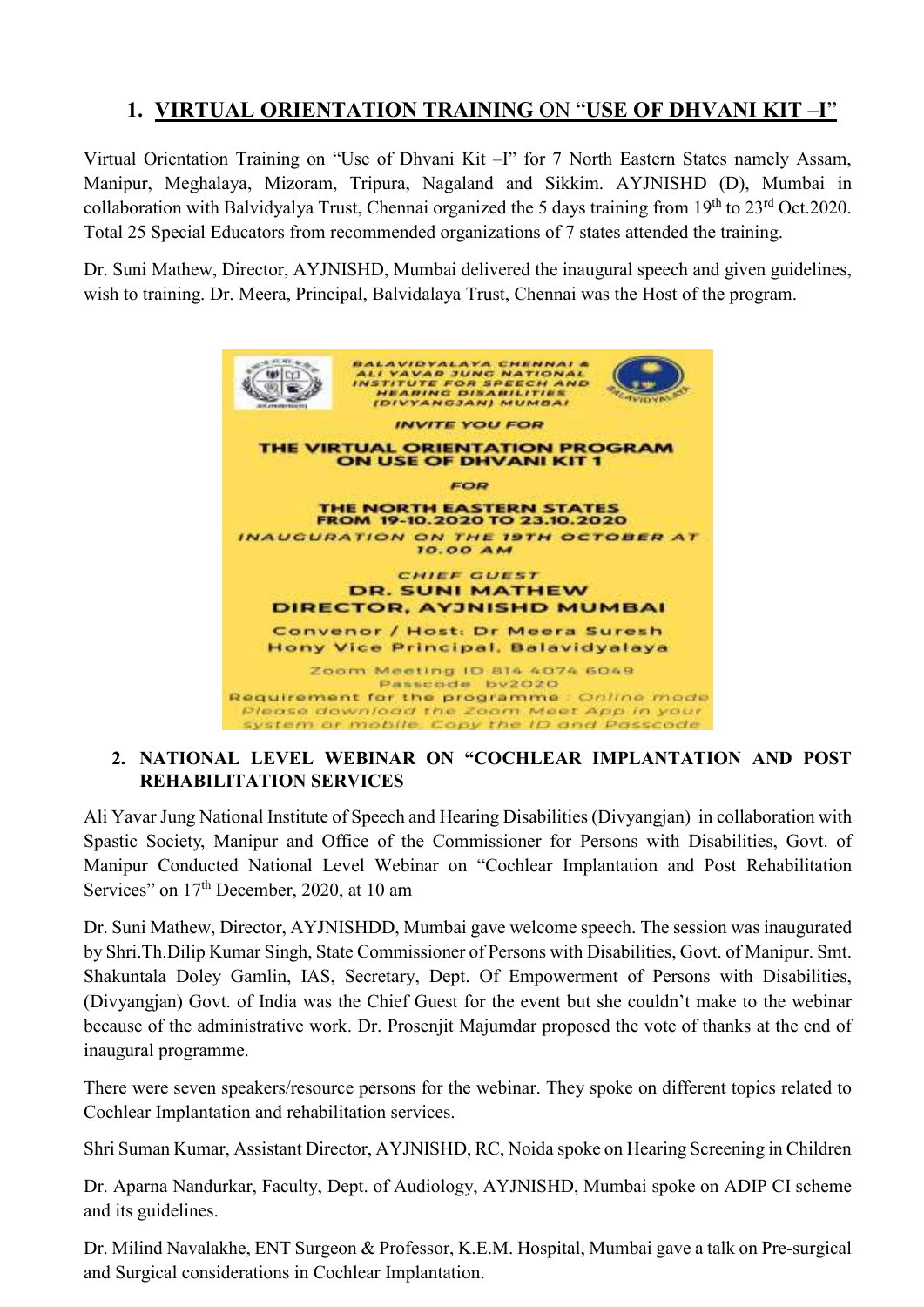Ms. Ketki Borkar, ASLP, Dept. of Audiology, AYJNISHD, Mumbai shared about Cochlear implant candidacy assessment.

Ms. Ravali Mathur, Lecturer, Dept. of Speech-Lang. Pathology, AYJNISHD, Mumbai gave insights on Role of Professionals in strengthening Cochlear Implantation under ADIP Scheme.

Ms. Gauri Telang, ASLP, Dept. of Audiology, AYJNISHD, Mumbai spoke on Parent Professional Partnership for Cochlear Implantation Support.

Mr. Laishram T. Ricky, Secretary, Spastic Society of Manipur shared about Ways and Means of promoting Cochlear Implantation in North East.

Shri Mithun Roy, Secretary, Saksham made concluding remarks by summarizing and letting participants know about the scope of work in North East Region.

Dr. Gayatri Ahuja, Lecturer, Dept. of Education, AYJNISHD, Mumbai delivered vote of thanks to honourable speakers, participants and the organizing committee.

Participants' information- We had total 101 registrations of which 88 people attended. Participants who attended the webinar came from different professions like special educators, social workers, Audiologists, ENT specialists and few organization heads. The workshop was shifted to Webex from Google meet because of a last minute technical glitch.



#### **Some pictures of the webinar-**

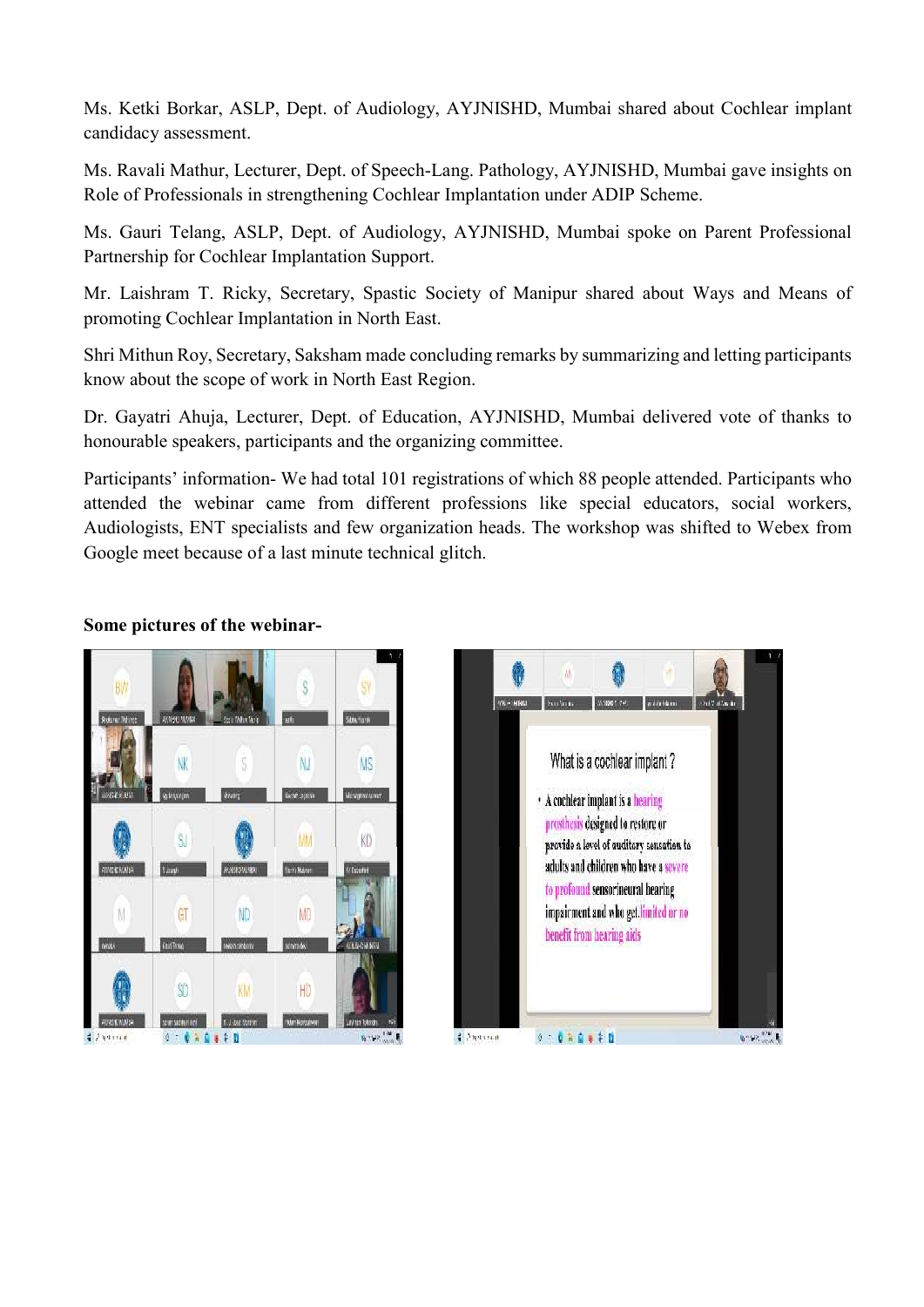# **DIAGNOSTIC AND HEARING AID FITMENT CAMP**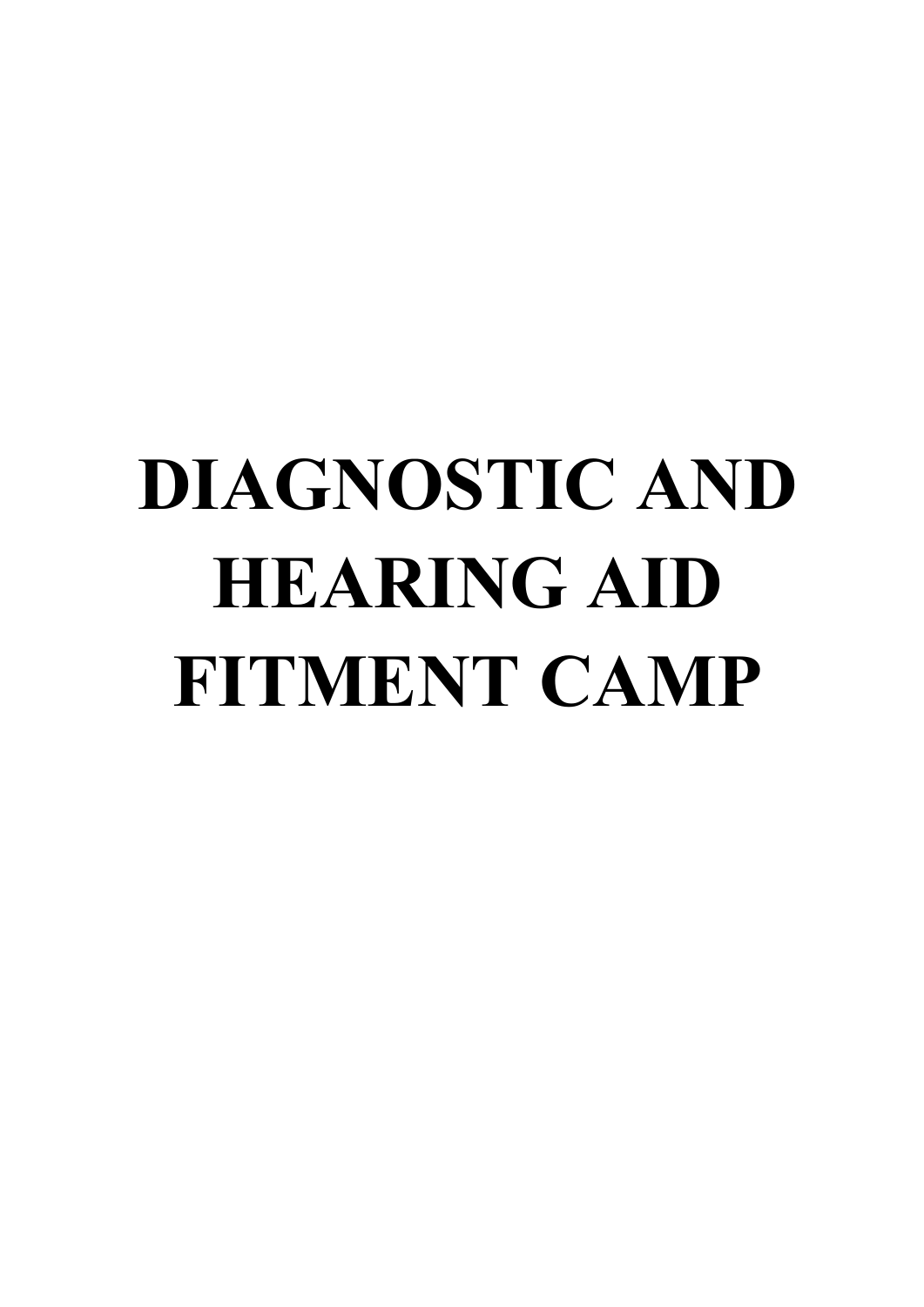#### **CAMP NO. 1: HEARING AID DISTRIBUTION CAMP HELD AT CIVIL HOSPITAL, SHILONG ON 21/01/2021 AND 22/01/2021**

Hearing Aid Distribution Camp at Civil Hospital, Shillong was inaugurated by the Chief Guest, Shri A L Hek, Honorable Minister, Health and Family Welfare, Govt. of Meghalaya. Smt. S. M. Nampui, IAS, Commissioner and Secretary, Health and Family Welfare, Govt. of Meghalaya graced the occasion as the Guest of Honour. The function was chaired by Dr. Aman Warr, Director of Health Services (MI), Meghalaya. Dr. B Lyndoh, Senior ENT Specialist, Civil Hospital, Shillong delivered the welcome cum key note address and shared the objective of the programme.





Hon'able Minister appreciated effort of AYJNISHD(D) in providing services to people of Meghalaya. He desired that such programme should also be held in the other parts of Meghalaya. Commissioner and Secretary, Health and Family Welfare, Govt. of Meghalaya stressed on the need of such programme and elaborated the initiative taken by the Government. Mr. Suman Kumar, Assistant Director, AYJNISHD(D), RC, Noida also addressed the gathering. Dr. A Dkhar, Jt. Director of Health Services (SS), Civil Hospital, Shillong proposed the vote of thanks.



Along with Assistant Director, Mr. Krishan Siwan and Mr. Sudhanshu Kumar Vikas were deputed for the camp. The Assistant Director, AYJNISHD(D), RC, Noida met honorable Minister at Secretariat and discussed about the initiative to be taken in the interest of persons with hearing impairment including empanelment of government hospital for cochlear implant surgery. All total 118 hearing aids were distributed to 78 beneficiaries. The media also highlighted the said programme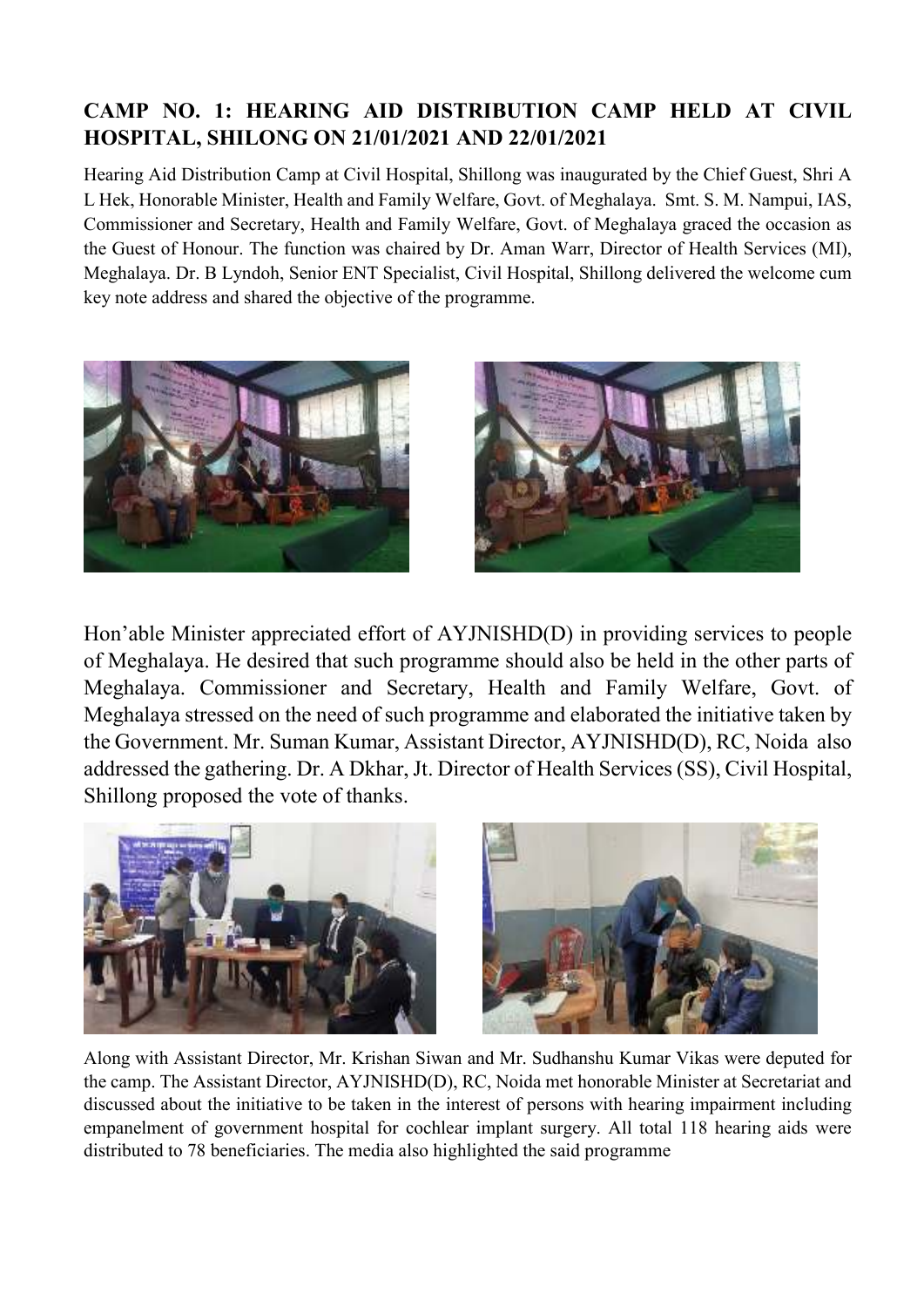



#### **CAMP NO. 2: HEARING AID DISTRIBUTION CAMP HELD AT DISTRICT HOSPITAL, MON, NAGALAND ON 2nd, 3rd and 4th March 2021**

First time Diagnostic and Fitment camp was organized in Mon District of Nagaland (Boarder area of Indo-Myanmar and extreme Northern part of North East) in collaboration with Deputy Commissioner, Mon, Nagaland and YASS foundation, Nagaland. Mon is the most back ward district in India and located extreme north within the North Eastern States. The programme was inaugurated by Mr. Thavaseelan K (IAS) DC, Mon. In his inaugural program he highlighted the regular follow up of this cam and given importance of availability of battery of the hearing aid. He has instructed the CMO to purchase the battery in bulk basis and distribute the same from district hospital to the beneficiaries as and when required. Ms. Ilika ( NCS), SDM, MON explained about the importance of the camp. Dr. P. Majumdar, Social Welfare Officer highlighted the various activities of AYJNISHD and proposed that the awareness programme for the state govt. employees can be organized for the empowerment of Persons with disabilities. Mr. I.C. Chatterjee, Lecturer (SP & Hg) requested audience to send their younger generation to AYJNISHD for rehabilitation course so that the manpower will be developed in MON, District.



The vote of thanks was proposed by Chief Medical Officer of MON, Nagaland. The camp was organized in three ties system 1) Diagnosis the beneficiaries, 2) on the basis of diagnosis the disability certificates were issues, 3) Distribution of Hearing AID under ADIP scheme.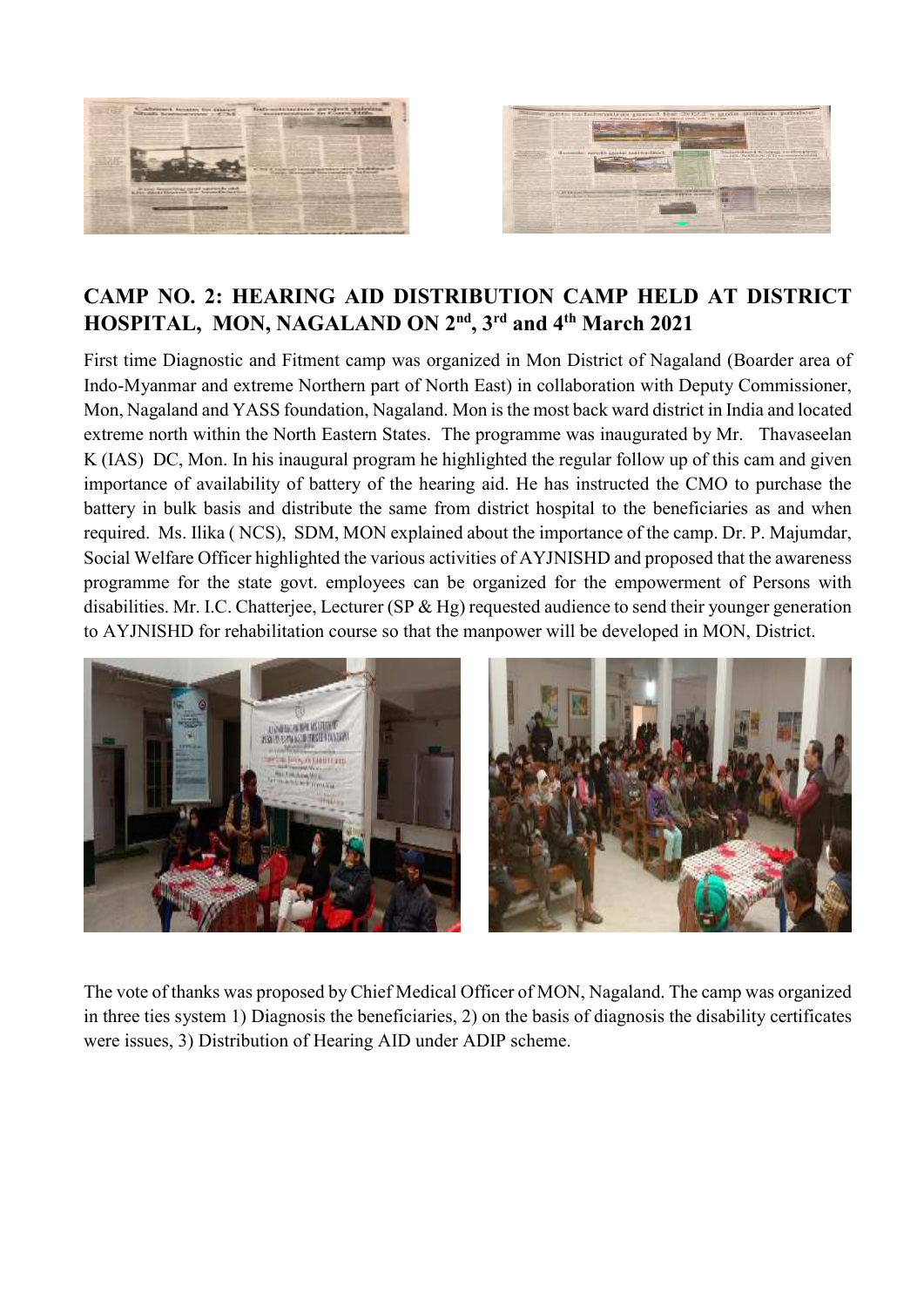

 A total no. of 145 hearing aids was distributed among 124 cases. First time Disability Certificate was issued and Hearing Aids were fitted in Mon District, Nagaland. All the beneficiaries fitted with hearing aids belong to Konyak Tribe, largest tribe in terms of population in Nagaland. Food was also distributed among the beneficiaries.



World Hearing day was also celebrated on 3<sup>rd</sup> March 2021 in District Hospital, Mon, Nagaland where the people were oriented on Prevention, identification and Management of hearing disabilities. Working Lunch was also distributed during the programme. The Media in Nagaland covered the full programme.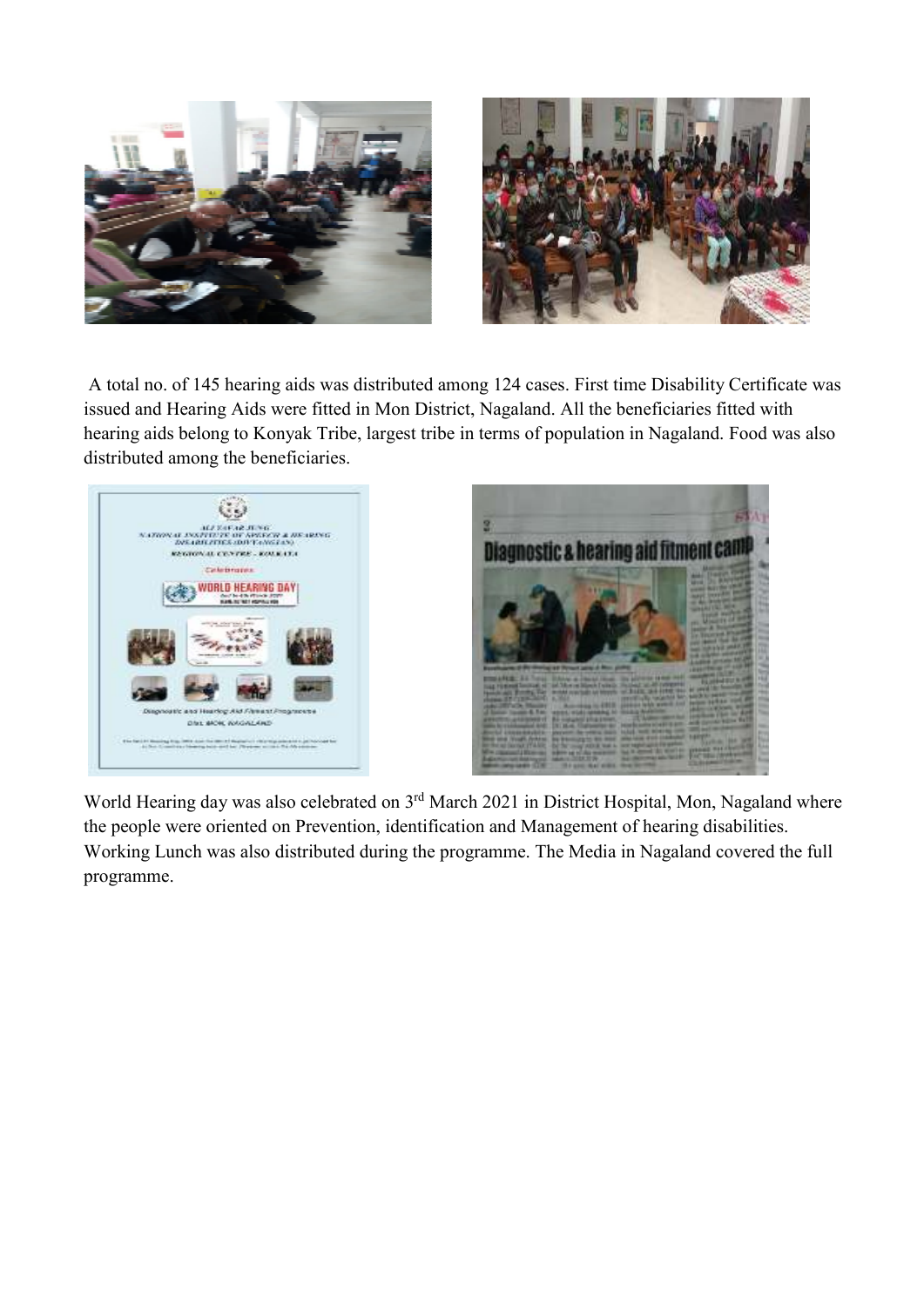#### **CAMP NO. 3: HEARING AID DISTRIBUTION CAMP HELD AT DHRAMNAGAR, TRIPURA ON 7th MARCH 2021**

A Diagnostic cum Fitment Camp was organized at Dharmanagar, Tripura on 7h March, 2021 in collaboration with Shahsham, Tripura. A total no. of 85 hearing aids was distributed among 62 cases. The programme was inaugurated by the Deputy Speakar of Tripura State. In his speech he has requested Shaksham, Tripura to start one intervention centre in which he was ready to arrange the space for the local people.





#### **CAMP NO. 4: HEARING AID DISTRIBUTION CAMP HELD AT SILCHAR, ASSAM ON 9th MARCH 2021**

The same type of Diagnostic and fitment cam was organized in Silchar, Assam in collaboration with Shaksham, Assam on 9th March 2021. The programme was inaugurated by the DC, Kachar, District, Assam. A total no. of 22 hearing aids was distributed after disagnosed of 59 candidates.

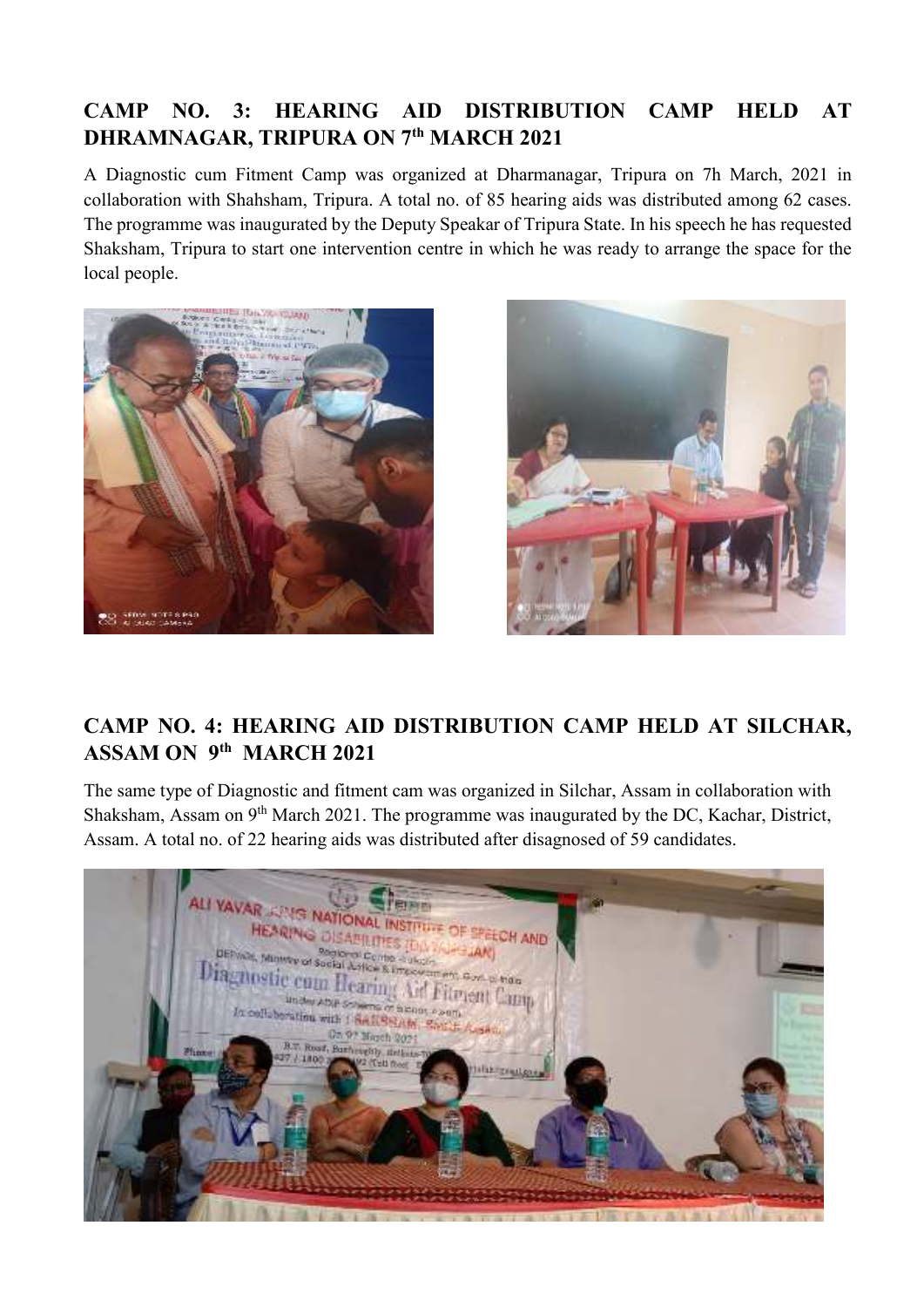#### **CAMP NO. 5: HEARING AID DISTRIBUTION CAMP HELD AT AGARTALA, TRIPURA 13th and 14th MARCH 2021**

A Diagnostic cum Fitment Camp was organized at Ferrando School for Speech and Hearing, Agartala, Tripura on 13th and 14th March, 2021. The programme was organized specially for the school children. A total no. of 127 hearing aids have been distributed among 73 candidates.



#### **CAMP NO. 6: HEARING AID DISTRIBUTION CAMP HELD AT NAMSAI, ARUNACHAL PRADESH ON 17th & 18th MARCH 2021**

A diagnostic cum hearing aid fitment camp was organized at Arunachal University of Studies, Namsai, Arunachal Pradesh in collaboration with Arunachal University of Studies on  $17<sup>th</sup>$  &  $18<sup>th</sup>$  March, 2021. A total no. of 177 hearing aids was distributed among 146 candidates. The camp was inaugurated by Deputy Chief Minister, Arunachal Pradesh through virtual mode. Deputy Commissioner, Namsai and Tezu also blessed the occasion.



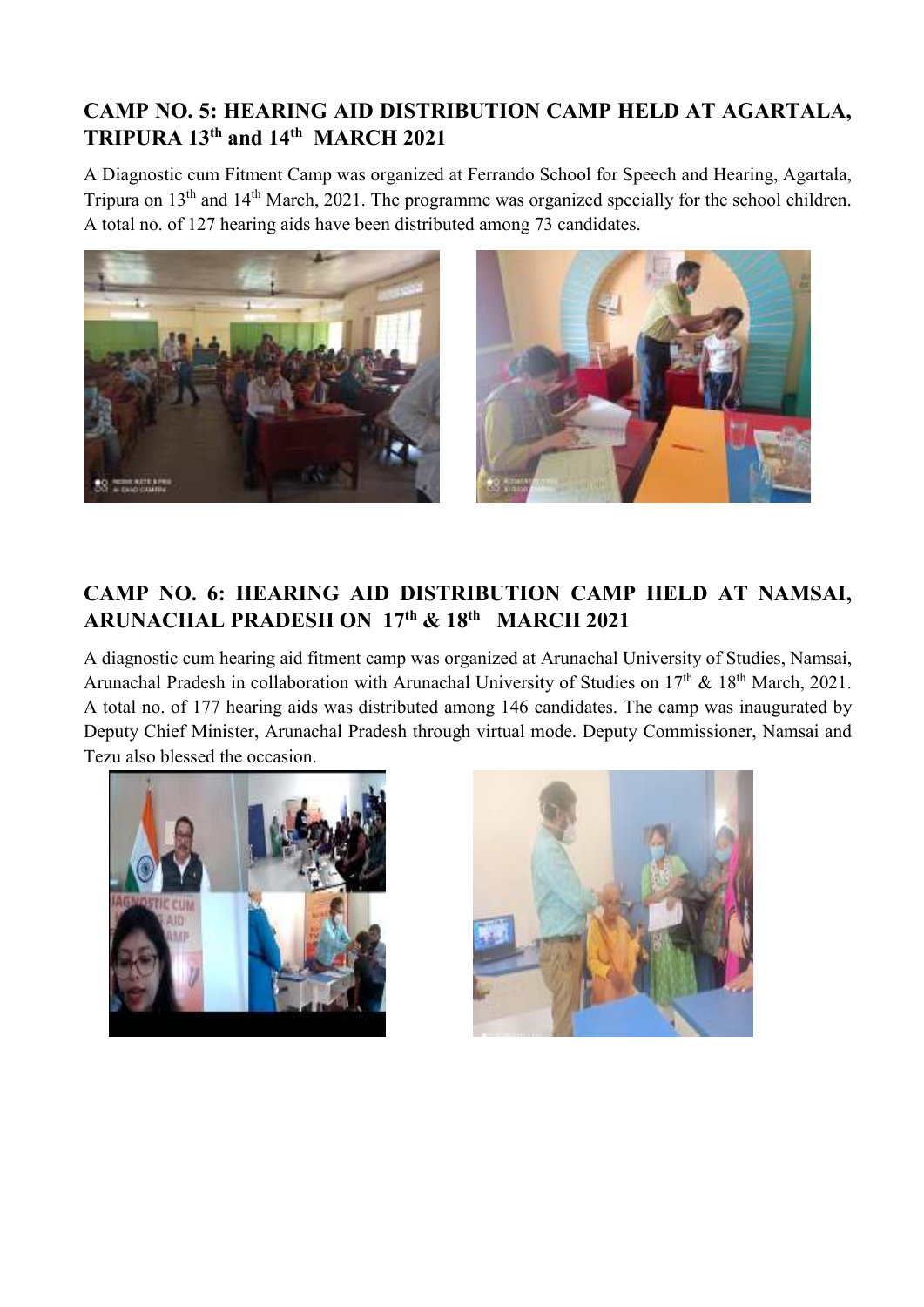#### **CAMP NO. 7: HEARING AID DISTRIBUTION CAMP HELD AT TURA, MEGHALAYA ON 22nd and 23rd <sup>h</sup> MARCH 2021**

A Diagnostic cum hearing aid fitment camp was organized at Monfort Center for Education, Tura, Meghalaya on  $22^{nd}$  &  $23^{rd}$  March, 2021. During the two days camp a total no. of 189 hearing aids was distributed among 121 beneficiaries.



#### **CAMP NO. 8: HEARING AID DISTRIBUTION CAMP HELD AT IMPHAL, MANIPUR ON 24th and 25th MARCH, 2021**

A Diagnostic cum hearing aid fitment camp was organised at Imphal, Manipur on 24<sup>th</sup> & 25<sup>th</sup> March, 2021 in collaboration with Spastic Society of Manipur. A total no. of 250 hearing aids was distributed among 172 candidates. The programme was inaugurated State Commissioner of Disabilities, Govt. of Manipur. Deputy Commissioner of Disbilities, Govt. of Manipur also blessed the occasion.



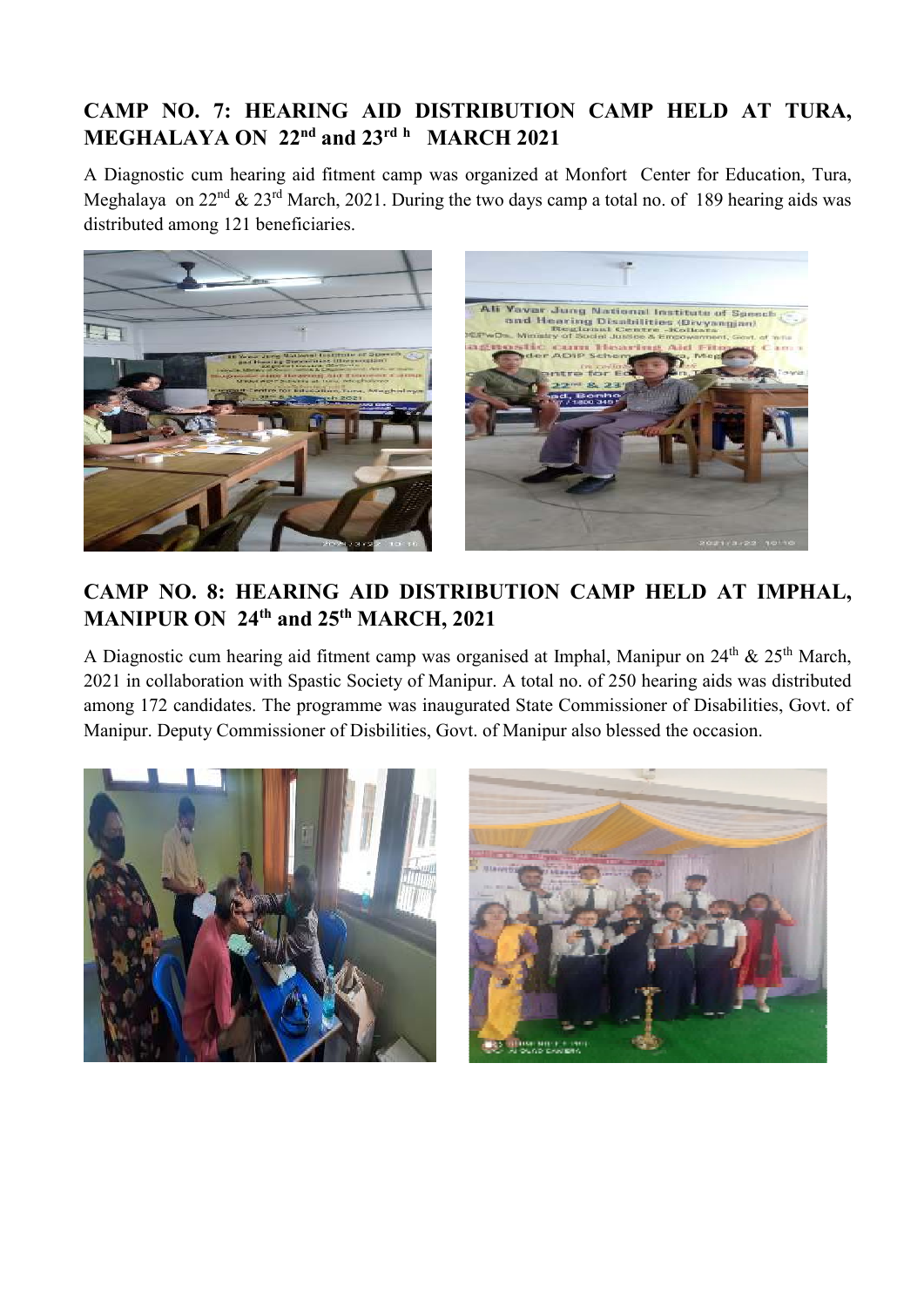#### **CAMP NO. 9: HEARING AID DISTRIBUTION CAMP HELD AT MOIRANG, MANIPUR ON 26th MARCH, 2021**

A Diagnostic cum Fitment Camp was organized at Moirang, Manipur on 26<sup>th</sup> March, 2021. A total no. of 50 hearing aids was distributed among 47 cases. The programme was organized in collaboration with with Spastic Society of Manipur**.** 





#### **CAMP NO. 10: HEARING SCREENING CAMP HELD AT IMPHAL, MANIPUR ON 15th, 16th and 18th February 2021.**

The screening camp was organized by Regional Centre, Jalna, AYJNISHD in Imphal, Manipur on 15<sup>th</sup>, 16<sup>th</sup> and 18<sup>th</sup> February 2021where 1400 candidates were screened. The eligible candidates will be provided with appropriate aids under ADIP in the next financial year.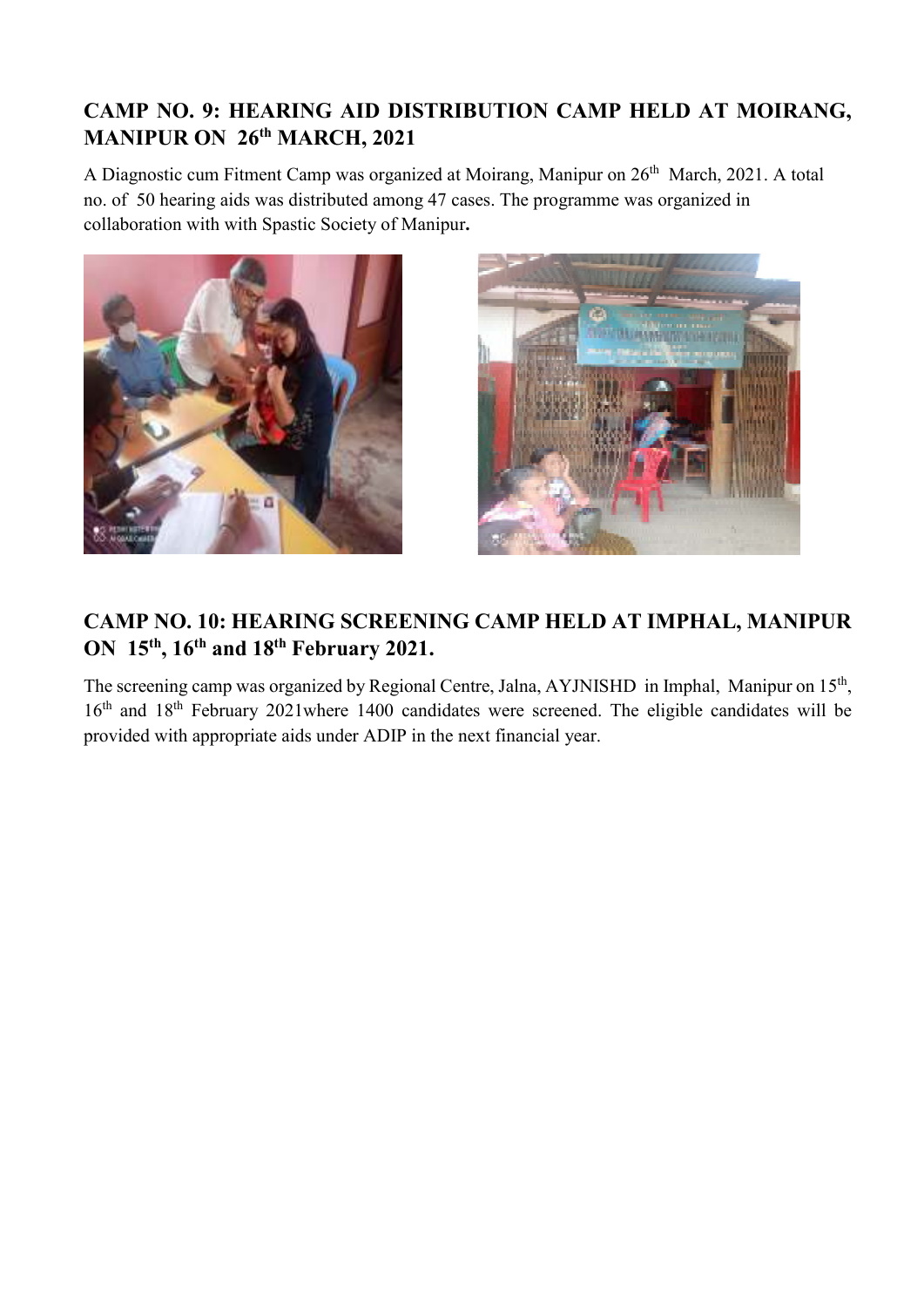# **SENSITIZATION PROGRAMME**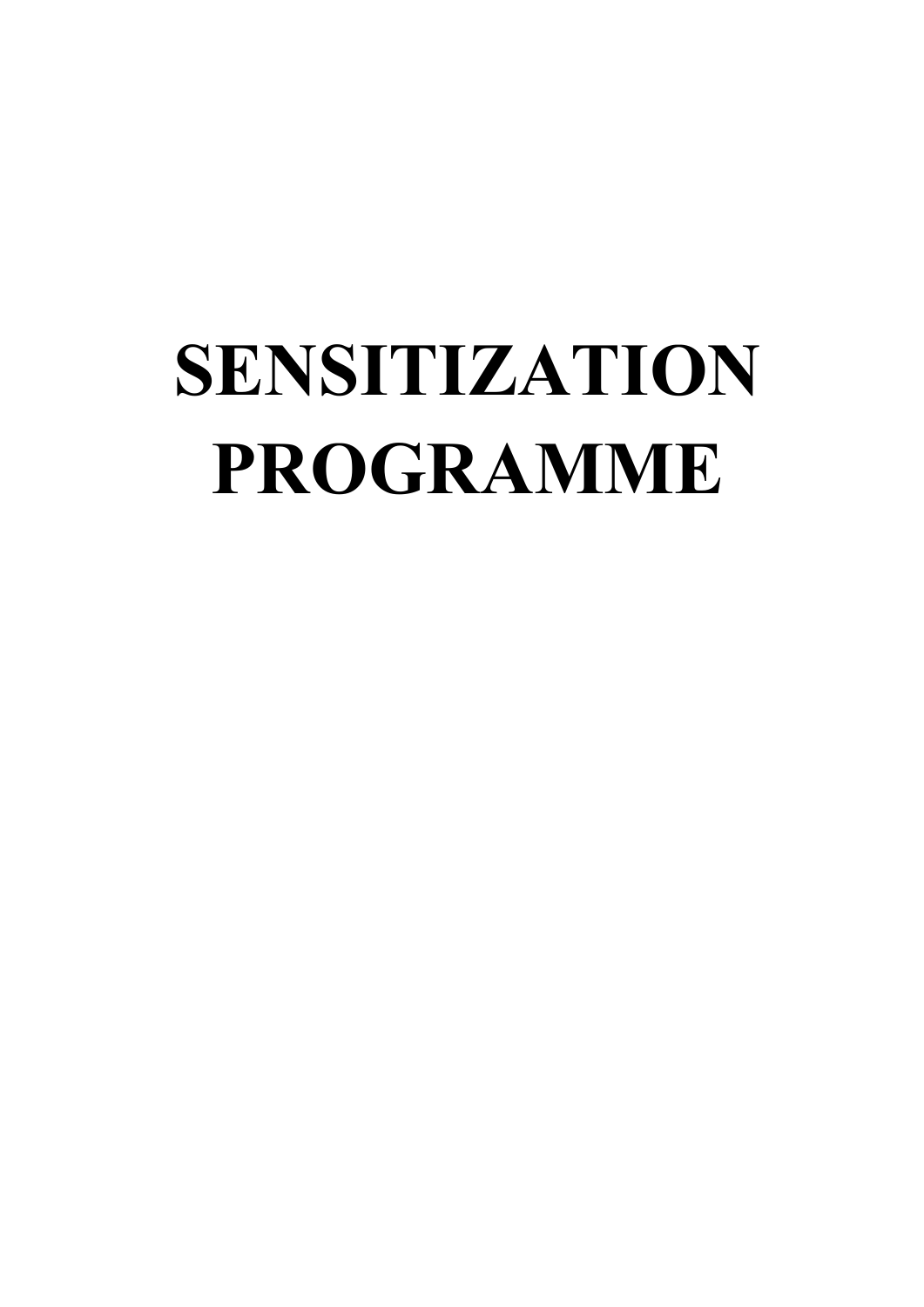#### **PROGRAMME NO. 1: SENSITIZATION PROGRAMME IN KARIMGANJ, ASSAM ON 6TH MARCH 2021**

One day Orientation programme was organised at Karimganj Govt. College, Assam on 6th March, 2021. The main objectives of the programme was to create awareness in society on prevention, Early Intervention & Rehabilitation of the PWDs. A total no. of 63 Grass root level workers along with a few faculties of the govt. colleges and students has participated in the programme. The programme was organized in collaboration with SAKSHAM, Assam. The programme was inaugurated by the Principal, Karimganj Govt. College, Govt. of Assam.





#### **PROGRAMME NO. 2: SENSITIZATION PROGRAMME IN DHARMNAGAR, TRIPURA ON 8TH MARCH 2021**

The orientation programme for ASHA workers and Anganwadi Workers were organized in Govt. Colleges on  $8<sup>th</sup>$  March 2021. The main objectives of the programme were to orient the workers on identification, prevention of persons with hearing disabilities. They were also explained about the various govt. schemes in which they could channelize to the persons with disabilities. The programme was organised in collaboration with Shaksham, Tripura.

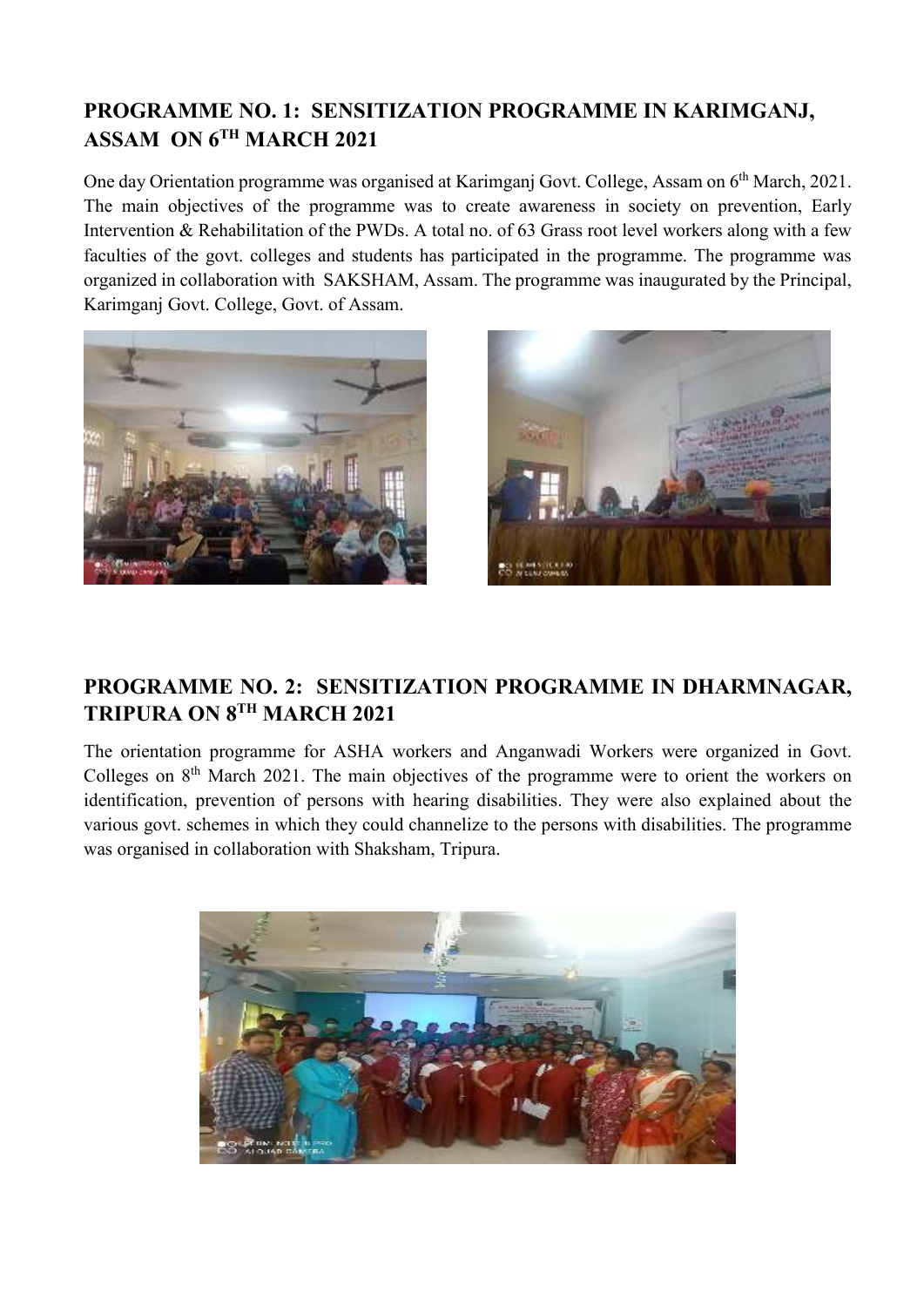#### **PROGRAMME NO. 3: SENSITIZATION PROGRAMME IN KAILASHAR, TRIPURA ON 12TH MARCH 2021**

An Orientation programme for creating awareness in society on prevention, Early Intervention & Rehabilitation of the PWDs held at Kailasahar, Tripura on 12<sup>th</sup> March, 2021. A total no. of 64 Grass root level workers participated in the programme. The programme was organised in collaboration with ASHABORI, Agartala, Tripura. The programme was inaugurated by President, Science Forum



#### **PROGRAMME NO. 4: SENSITIZATION PROGRAMME IN NAMSAI, ARUNACHAL PRADESH ON 16TH MARCH 2021**

**An Orientation programme on Rehabilitation of Persons with Disabilities was held At Arunachal University of Studies on 16th March, 2021 which was inaugurated by Dr. Ashwani Lochan Aggarwal, President, Arunachal University of Studies.** 



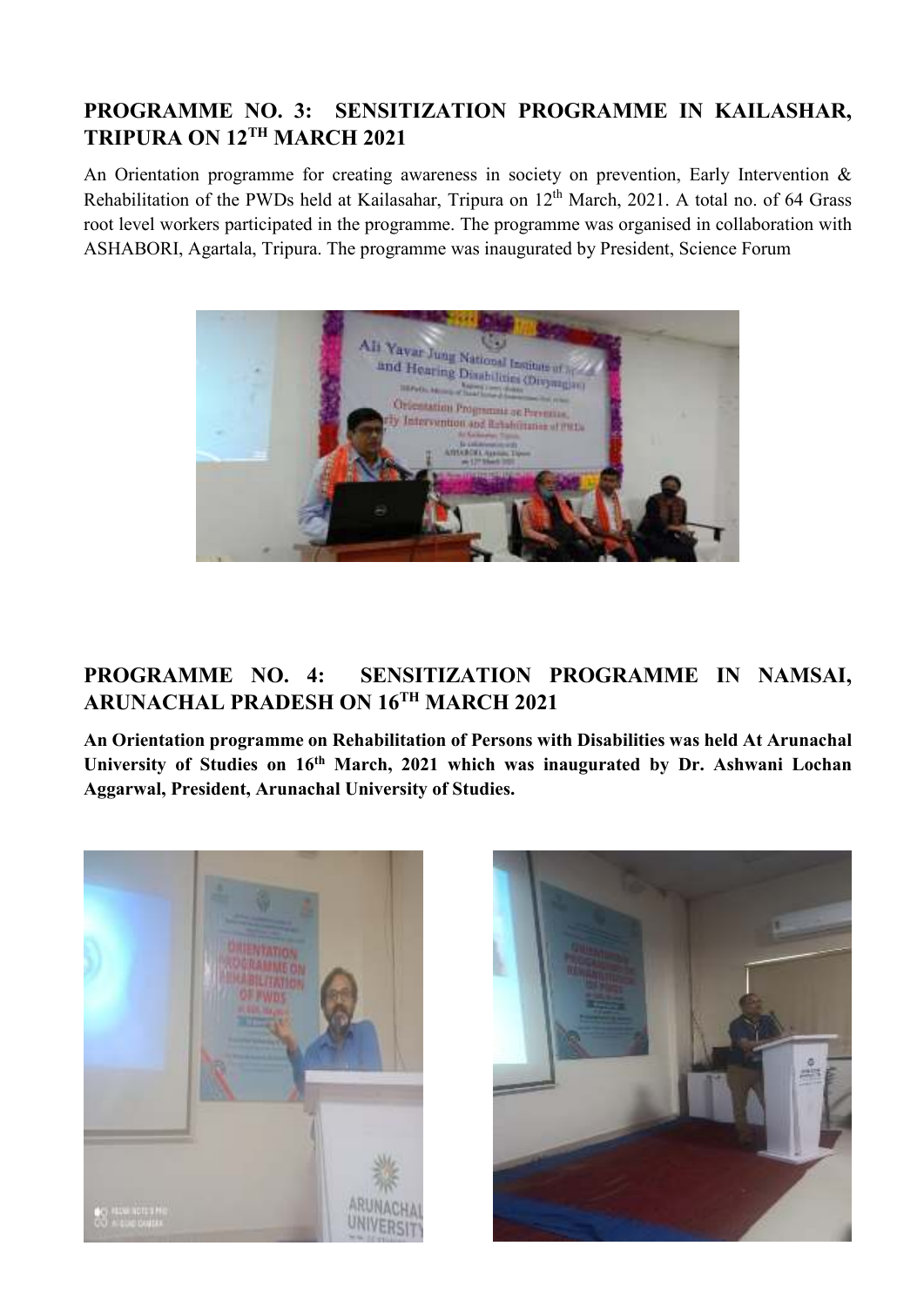A total no. of 118 University Faculty, Staff and Students participated in the programme. The programme was organised in collaboration with Arunachal University of Studies, Namsai, Arunachal Pradesh. The certificates were also distributed amongst the participants. Mr. B. N. Rao, Mr. Palash Dutta, Mr. Anupam Das and Dr. Prosenjit Majumdar presented various technical papers related to rehabilitation of disabilities. Mr. T. H. Robert Singh, Faculty of Arunachal University of Studies also presented one paper. At the end Prof. Sharma, Dean, Arunachal University of Studies proposed the vote of thanks.



#### **PROGRAMME NO. 5: SENSITIZATION PROGRAMME IN IMPHAL, MANIPUR ON 24TH MARCH 2021**

A Sensitization Programme on "Right of the persons with Disabilities Act 2016" was organized at Imphal, Manipur on 24<sup>th</sup> March, 2021. A total no. of 60 Grass root level workers was present in the programme. The programme was inaugurated by Sri L Dhaneshwor Singh, Director, Social Welfare and Shri.Th.Dilip Kumar Singh, State Commissioner of Persons with Disabilities, Govt. of Manipur. The programme was organized in collaboration with Spastic Society, Manipur.

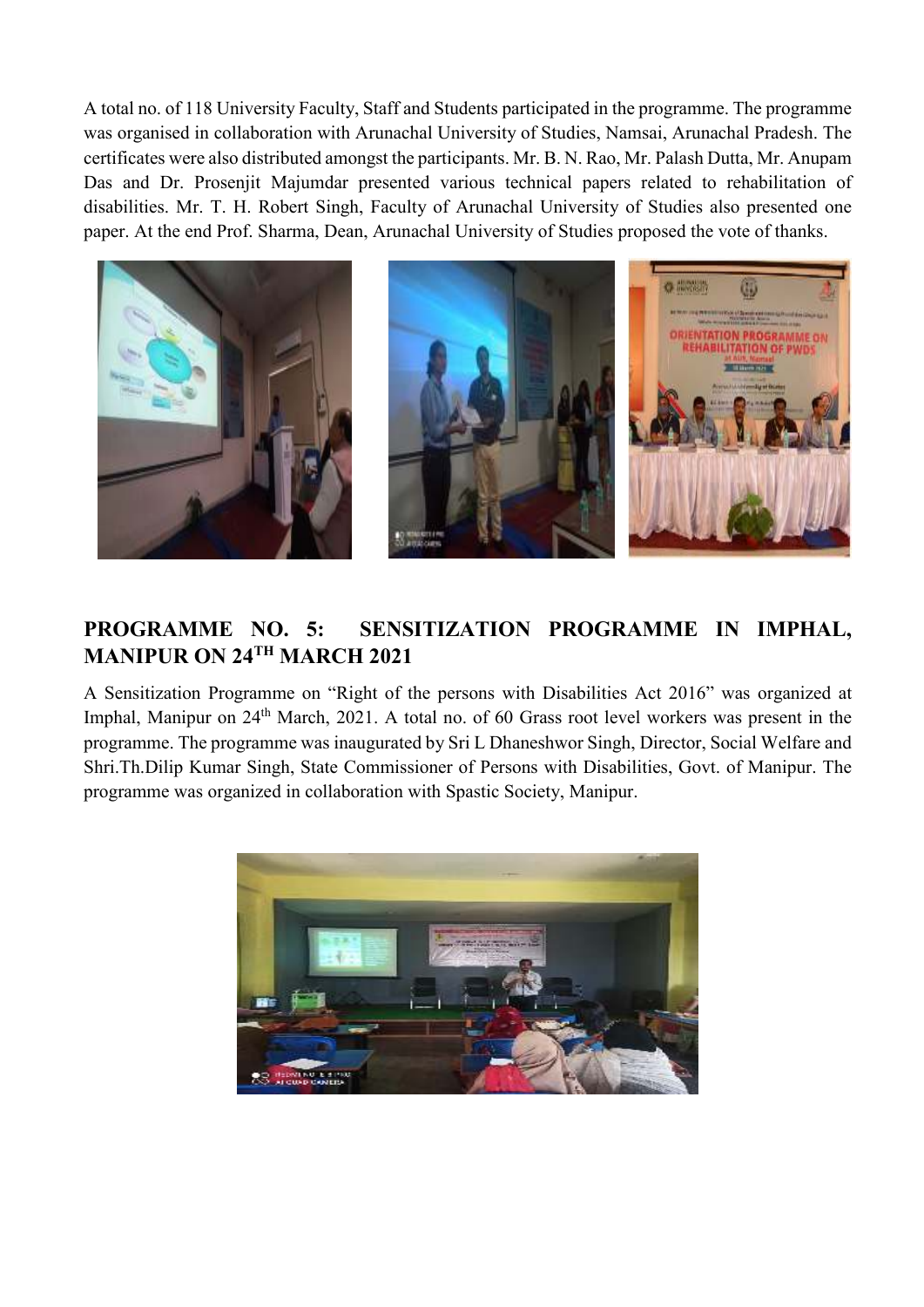# **INFRASTRUCTURAL DEVELOPMENT**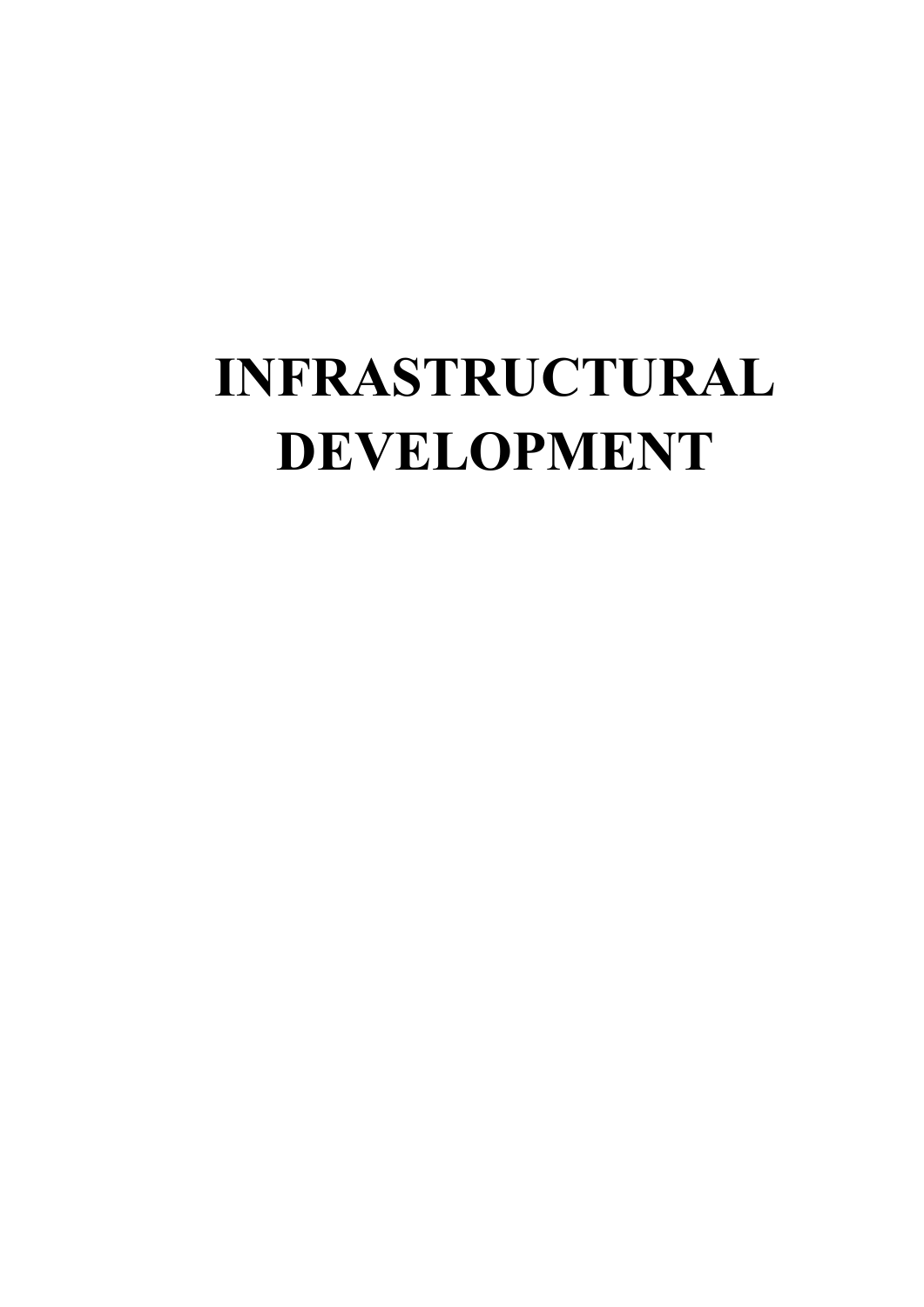#### **INFRASTRUCTURAL DEVELOPMENT**

#### **Digital Classroom in Govt. Special Schools / Govt. Sponsored Schools in North Eastern States.**

With a view to improve the infrastructural facilities for Rehabilitation of Persons with Disabilities, the institute provided Clinical Equipment, equipment for skill training of Persons with Disabilities and books for Mini Library to the organizations recommended by the respective State Govt in North Eastern Region. Touch Screen Information Kiosks were also provided to the State Govt. to disseminate information pertaining to rehabilitation of Persons with Disabilities. Job-linked Skill Training Centre for Persons with Disabilities, one in each State in collaboration with the State Govt. or through organizations duly recommended by State Govt./Office of the Commissioner for Persons with Disabilities were set up. Dhvani Educational Kits were also provided to special schools recommended by the respective state govt.

As approved in 129<sup>th</sup> Executive Council Meeting, during the current year, AYJNISHD intends to strengthen infrastructure facilities of the organizations working for Persons with Disabilities by way of providing Digital Classroom only in Govt. Special Schools / Govt. Sponsored Schools in 8 North Eastern States. Out of 8 States, 7 States recommendations received from Commissioners of Disabilities and Directors, Social Welfare Dept. of concerned states except Arunachal Paresh. Accordingly **E tender is in process for the procurement and supply the same to following recommended ordinations.** 

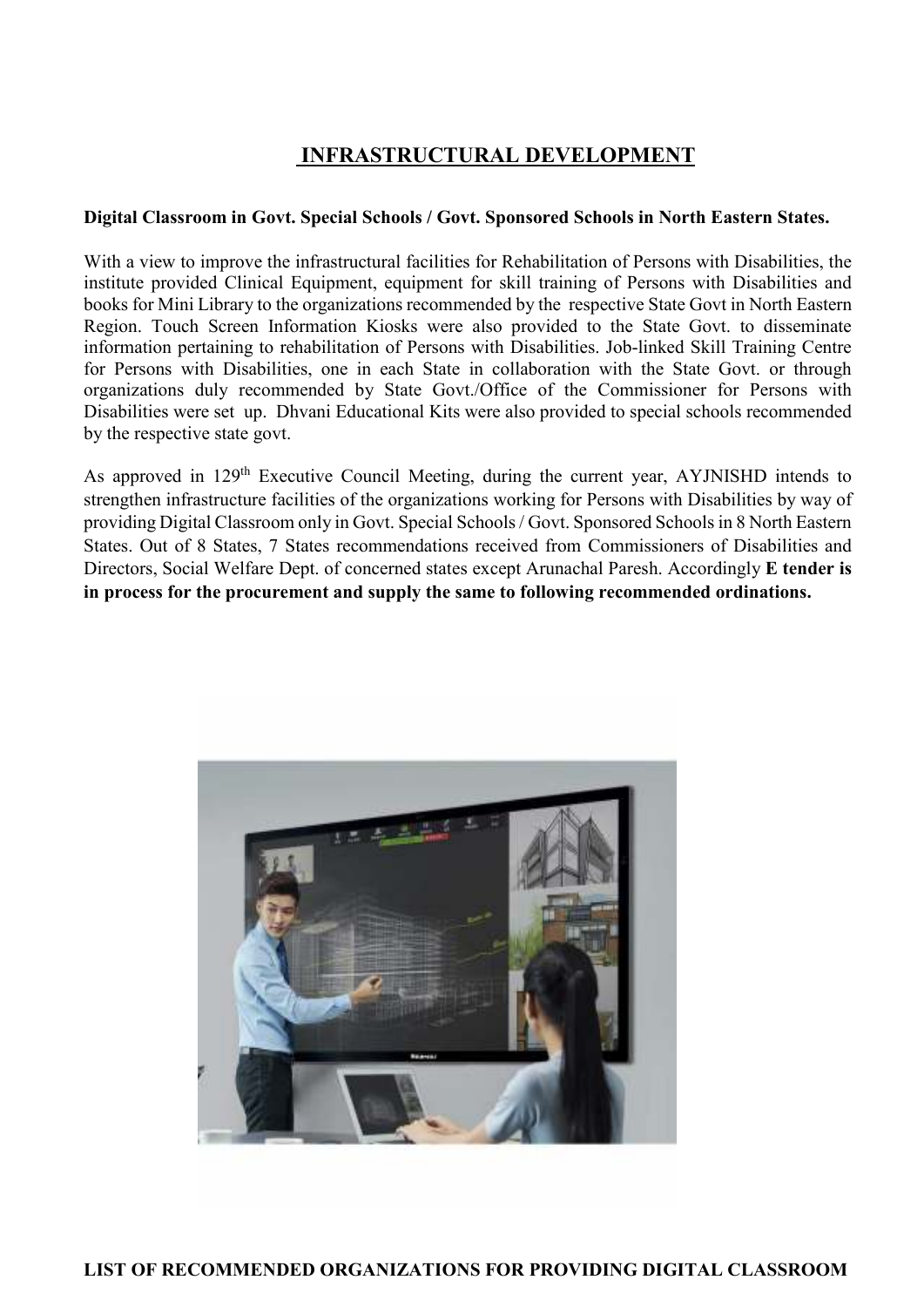| SR.<br>NO. | <b>STATE</b>    | <b>NAME &amp; ADDRESS OF THE ORGANIZATIONS</b>                                   |  |  |
|------------|-----------------|----------------------------------------------------------------------------------|--|--|
| 1.         | <b>NAGALAND</b> | Name of School: Cornerstone School                                               |  |  |
|            |                 | Address: Old Town Zunheboto,                                                     |  |  |
|            |                 | Nagaland: 798620                                                                 |  |  |
|            |                 | Mr Tokavi                                                                        |  |  |
|            |                 | Principal                                                                        |  |  |
|            |                 | <b>Email:</b> cornerstone011@gmail.com                                           |  |  |
|            |                 | Phone No: 7005704540/8259896375                                                  |  |  |
| 2.         | <b>MANIPUR</b>  | Name of School: Govt. Deaf & Mute School,                                        |  |  |
|            |                 | Address: Social Welfare Complex, Takyel SAI Road,<br>Imphal West, $PIN - 795001$ |  |  |
|            |                 | Ms. M. Kalpana Devi                                                              |  |  |
|            |                 | <b>Head Mistress</b>                                                             |  |  |
|            |                 | Mob. No. 91-8729943193                                                           |  |  |
|            |                 | Email id: kalpanan951@gmail.com                                                  |  |  |
| 3.         | <b>ASSAM</b>    | Name of School: Govt. BDS Deaf and Dumb School,                                  |  |  |
|            |                 | Address : Kahilipara, Guwahati, Kamrup Metro,                                    |  |  |
|            |                 | PIN -781019 Assam                                                                |  |  |
|            |                 | <b>Smt. Binjhu Moni Das, Principal</b>                                           |  |  |
|            |                 | Mobile No. 91-9085308087                                                         |  |  |
|            |                 | Email: ddbdskahilipara@gmail.com                                                 |  |  |
| 4.         | <b>SIKKIM</b>   | <b>Name of School:</b>                                                           |  |  |
|            |                 | Special School for Speech and Hearing Impairment,                                |  |  |
|            |                 | Address: Upper Sichey, Gangtok,                                                  |  |  |
|            |                 | East Sikkim -737101                                                              |  |  |
|            |                 | Mr. Norbu Doma Bhutia                                                            |  |  |
|            |                 | <b>Special Educator</b>                                                          |  |  |
|            |                 | Email Id:norbudomagtk@gmail.com                                                  |  |  |
|            |                 | Mob No: 9474524572                                                               |  |  |
| 5.         | <b>TRIPURA</b>  | Name of School : Institute for Speech Rehabilitation<br>(ISR),                   |  |  |
|            |                 | Address : Abhoynagar, Agartala,                                                  |  |  |